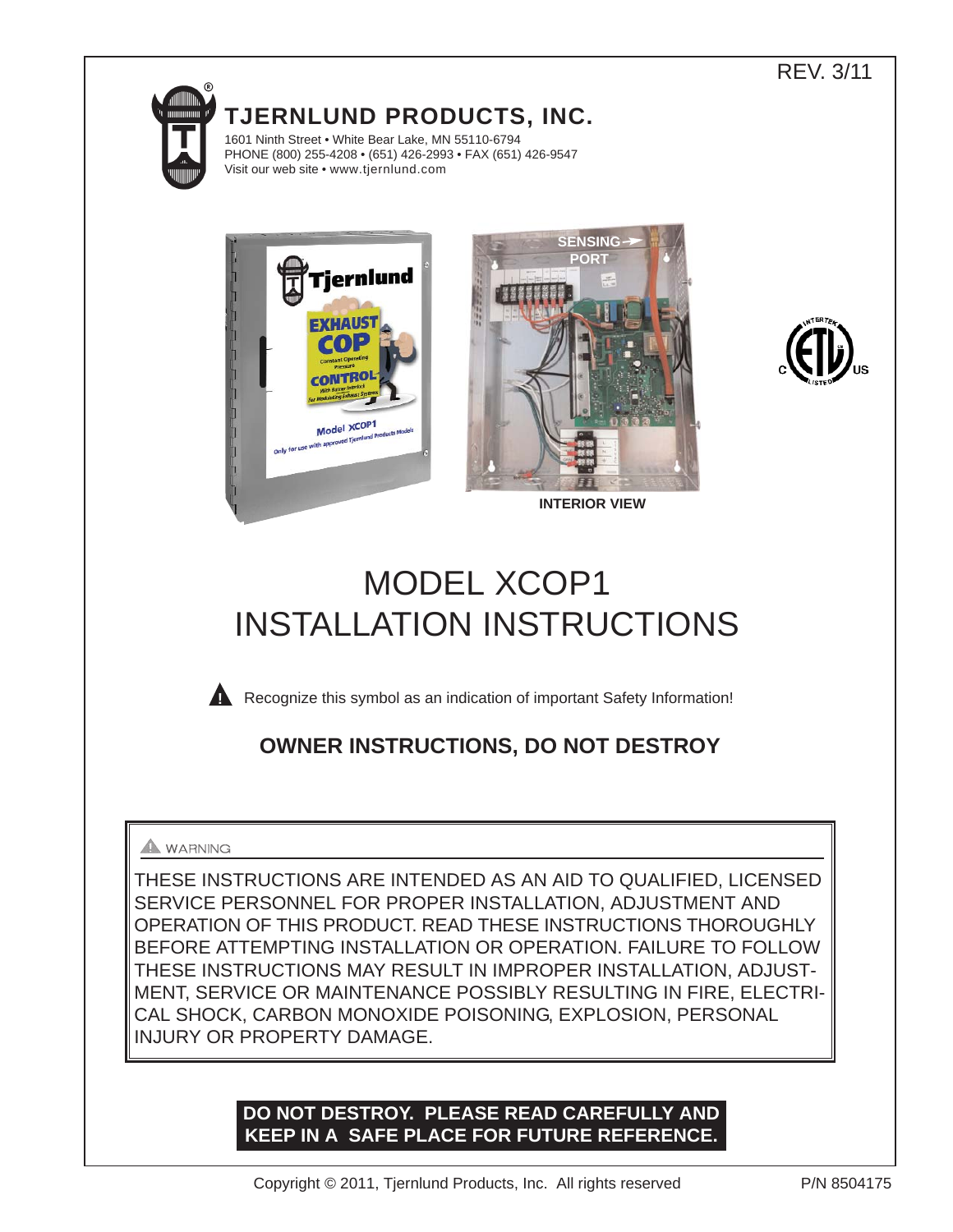#### **TABLE OF CONTENTS**

| Page (s) |
|----------|
|          |
|          |
|          |
|          |
|          |
|          |
|          |
|          |
|          |

Tjernlund Products welcomes your comments and questions. Address all correspondence to:

Customer Service • Tjernlund Products, Inc. • 1601 Ninth Street • White Bear Lake, MN 55110-6794

Call us toll free at 800-255-4208, visit our web site @ www.tjernlund.com or email us at fanmail@tjfans.com.

#### **DESCRIPTION**

The XCOP1 is a Constant Operating Pressure Control that will modulate the speed of an RT-Series Rooftop exhaust fan to maintain a user adjustable negative pressure set point. The set point is adjusted through a pot mounted on the COP circuit board. The operating range of the XCOP1 control is -0.10 to -1.0" w.c.. Do not use with any other series of Tjernlund Inducers/Venters.

Pressure is measured in a chase or duct at the farthest point from the exhaust fan with the included sensing tube and tubing which connects to the pressure sensing port on the XCOP1. As exhaust volume increases within the duct/chase the resulting reduction in measured pressure causes the XCOP1 control to increase power to the fan. It speeds up to handle the additional exhaust volume and slows down when the exhaust volume is reduced, modulating fan speed to maintain a constant exhaust pressure.

#### **GENERAL INFORMATION**

Each XCOP1 is electrically factory line tested before shipment.

After opening carton, inspect thoroughly for hidden damage. If any damage is found notify freight carrier and your distributor immediately and file a concealed damage claim.

#### **INSTALLATION RESTRICTIONS**

1. Do not use the XCOP1 to control the draft of gas or oil fired heating equipment. Draft applications for gas and oil heaters require the burner interlock of the Draft Cop model DCOP1 controller.

2. The XCOP1 is intended for indoor installation only. Do not mount the XCOP1 on a heat source that exceeds  $140^{\circ}F (60^{\circ}C)$ .

3. The maximum distance wire can be ran from the RT-Series Fan junction box to the XCOP1 control is 250 feet.

#### **CAUTIONS**

### **A** WARNING

The XCOP1 must be installed by a qualified installer (an individual properly licensed and/or trained) in accordance with all local codes or, in their absence, in accordance with the National Electrical Code. Failure to install, maintain and/or operate the XCOP1 in accordance with manufacturer's instructions may result in conditions which can produce bodily injury and property damage.

- 1. Disconnect power supply from the XCOP1 when making wiring connections and servicing the XCOP1. Failure to do so may result in personal injury and/or equipment damage.
- 2. All installation restrictions and instructions in the RT-Series Fan installation instructions must be followed when using the XCOP1.
- 3. Make certain power source is adequate for the XCOP1 and RT-Series Fan requirements. Do not add equipment to a circuit when the total electrical load is unknown.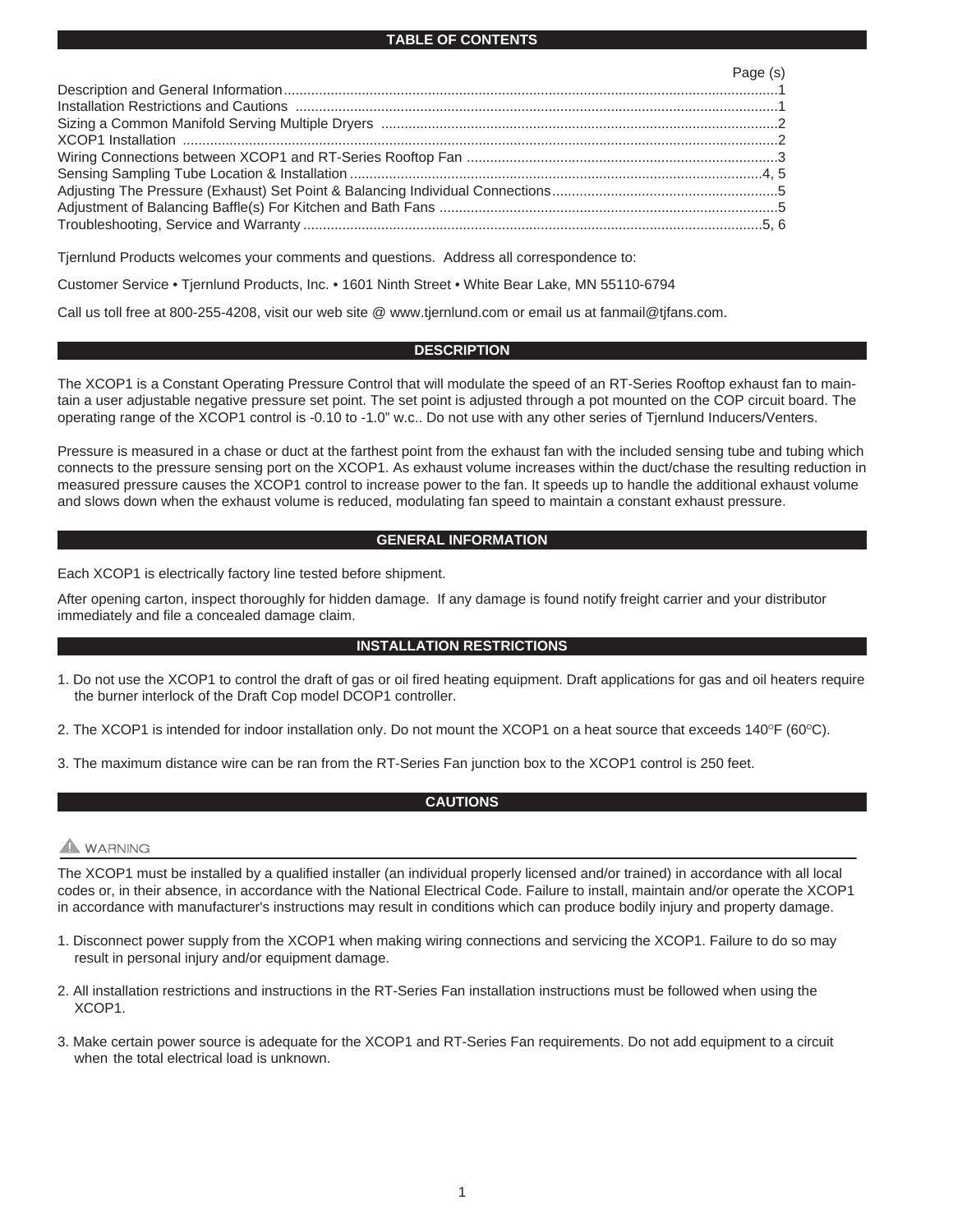#### **SIZING A COMMON VENT MANIFOLD SERVING MULTIPLE DRYERS**

The most important step towards assuring that individual dryers vented into a common manifold exhaust smoothly is to size the manifold large enough to reduce the affects that velocity in the manifold has on the junctions of the dryer vent connections.

Exhaust moving too quickly in a common vent manifold can amplify the exhaust at vent connectors by aspirating across the connector opening and creating an amplified siphon affect. With a properly sized common vent manifold, velocities are maintained below the point where they have a significant affect on the exhaust of the individual dryer connections.

It is important to note that these sizing recommendations are for the common vent manifold only and that the typically smaller minimum vent diameter listed in the RT-Series Fan selection table may be used for the remainder of the horizontal vent and chimney. The larger diameter vent manifold should extend at least 2 diameters beyond the last dryer connection point.

- 1. When in doubt, get help from Tjernlund Tech Service at 800-255-4208, push 0 and ask for technical assistance or email fanmail@tjfans.com with details of the job.
- 2. When possible use 45° Manifold Tee connections to the common vent manifold in the direction of the RT-Series Fan instead of 90° Tee connections.
- 3. If possible, locate larger exhaust volume vent connections closer to the RT-Series Fan. This reduces the affect of their exhaust on smaller volume connections.
- 4. The size of the common vent manifold should be at least 90% of the total area of all individual vent connections. See example below.



**Example:** A vent layout is required for a job that consists of 3 dryers with 6" diameter outlets.

Add these areas together:

 $3 \times 0.1964 = 0.5892$ 

Total Area =  $0.5892$  Square Feet x  $0.90$  ( $90\%$ ) =  $0.530$ . In looking at the table above, this area is greater than an 8" diameter pipe but smaller than a 10" diameter pipe. 10" diameter vent is the minimum size the common vent manifold diameter should be. It is perfectly acceptable to be larger than this area if desired. It is also acceptable to have this area be reduced as the vent system works backward towards the appliance furthest from the RT-Series Fan. In this example, the common vent manifold should extend at least 20" past the connection point of the dryer farthest from the RT-Series Fan.

#### **XCOP1 INSTALLATION**

Do not mount the XCOP1 junction box on a heat source that exceeds  $140^{\circ}F (60^{\circ}C)$ . Examples of improper mounting surfaces include vent pipe, top of heater casing or any place where radiant or convective heat would cause the junction box temperature to exceed  $140^{\circ}F$  (60 $^{\circ}C$ ). The XCOP1 is intended for indoor installation only.

Using the key hole slots on the back of the XCOP1 junction box as a template, mark 4 holes on the mounting surface, drill pilot holes if necessary, and secure junction box using provided screws.**E**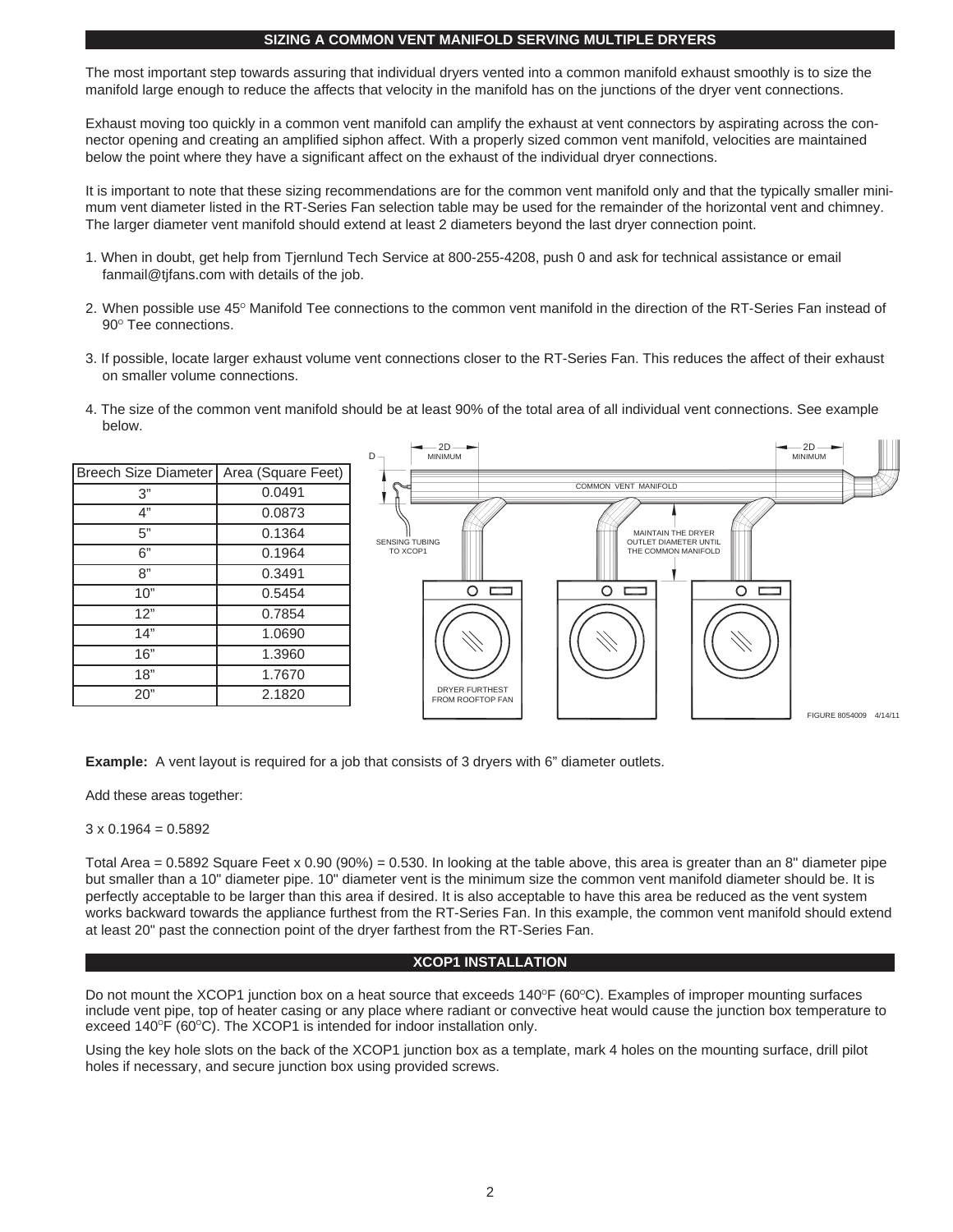#### **WIRING CONNECTIONS BETWEEN XCOP1 AND ROOFTOP RT-SERIES FAN**

#### **WARNING**

The XCOP1 must be installed by a qualified installer (an individual properly licensed and/or trained) in accordance with all local codes or, in their absence, in accordance with the National Electrical Code.

All wiring from the XCOP1 to the RT-Series Fan junction box must be appropriate Class 1 wiring as follows: installed in rigid metal conduit, intermediate metal conduit, rigid nonmetallic conduit, electrical metallic tubing, Type MI Cable, Type MC Cable, or be otherwise suitably protected from physical damage.

#### **COP CONTROL POWER CONNECTIONS**

Connect 115 VAC supply voltage to L & N terminals and Ground wire to ground on COP control terminal block. **Important:** Installer must supply overload and disconnect protection. COP Control power may be switched through a building management system, pressure switch or other 115 VAC switch.

#### **RT-SERIES MOTOR & COOLING FAN CONNECTIONS**

**NOTE:** The maximum distance wire can be ran from the RT-Series Rooftop Fan 4 x 4 Junction box to the XCOP1 control is 250 feet.

Cut Orange motor capacitor wire in RT-Series fan provided 4 x 4 Junction box and cap end with a wire nut that previously went to RT-Series Inducer motor.

Connect the Orange Motor Capacitor lead to the MOTOR ORG location on COP terminal strip.

Connect Red and White/Red motor leads from RT-Series Fan whip to MOTOR RED and WHT/RED location on COP terminal strip.

Connect the Black & White Cooling Fan leads to COOL FAN WHT and BLK location on COP terminal strip.

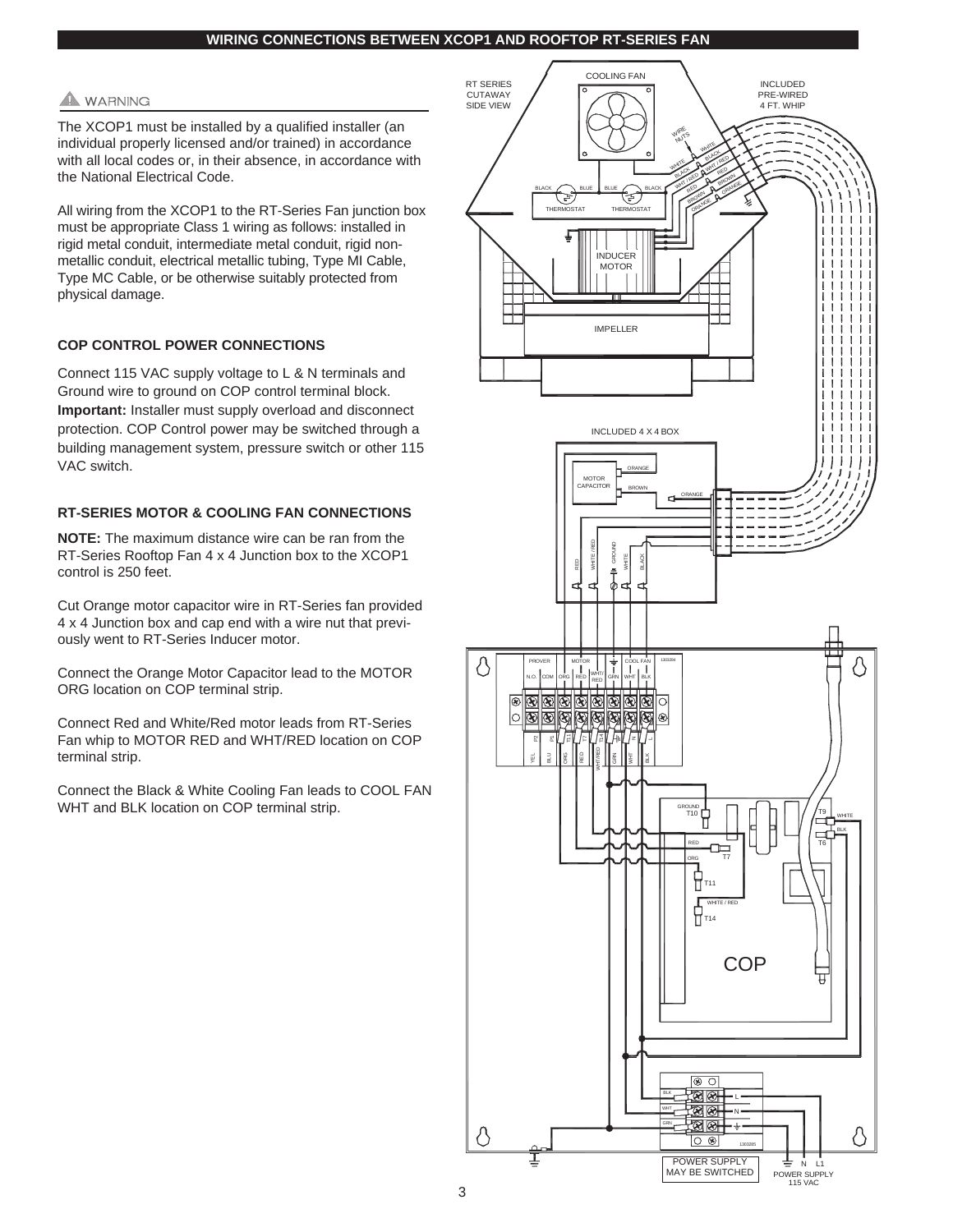#### **PRESSURE SENSING TUBE LOCATION**

#### **MULTIPLE DRYERS JOINED IN A COMMON HORIZONTAL DUCT**

The sensing tube should be installed in the cap of a tee or at the rear of a common exhaust manifold, in back of the vent connector that is farthest from the RT-Series Fan. The tee is necessary so that only static pressure is measured, (See Diagram A). If the pressure sensing tube is installed in the side of a duct it will also measure velocity pressure, giving an incorrect signal back to the XCOP1 Control. If mounting on the side of the duct is unavoidable, the sensing tube should be flush to the interior wall of the duct. Avoid sampling near or in elbows. Duct connections should be sealed to prevent leakage or entrainment. Installer must provide access for lint clean out.



#### **MULTIPLE DRYERS, KITCHEN OR BATH FANS EXHAUSTED INTO A COMMON VERTICAL CHASE**

The sensing tube should be installed to sample the chase pressure at a point below the lowest duct connection but above any point in the clean out that may accumulate moisture or lint. If sampling pressure in the side of a chase the sensing tube end should be flush to the interior wall of the chase, (See Diagram B). Duct connections should be sealed to prevent leakage or entrainment of air. Installer must provide access for lint clean out.



**Chase Exhaust for Kitchens & Baths or Dryers**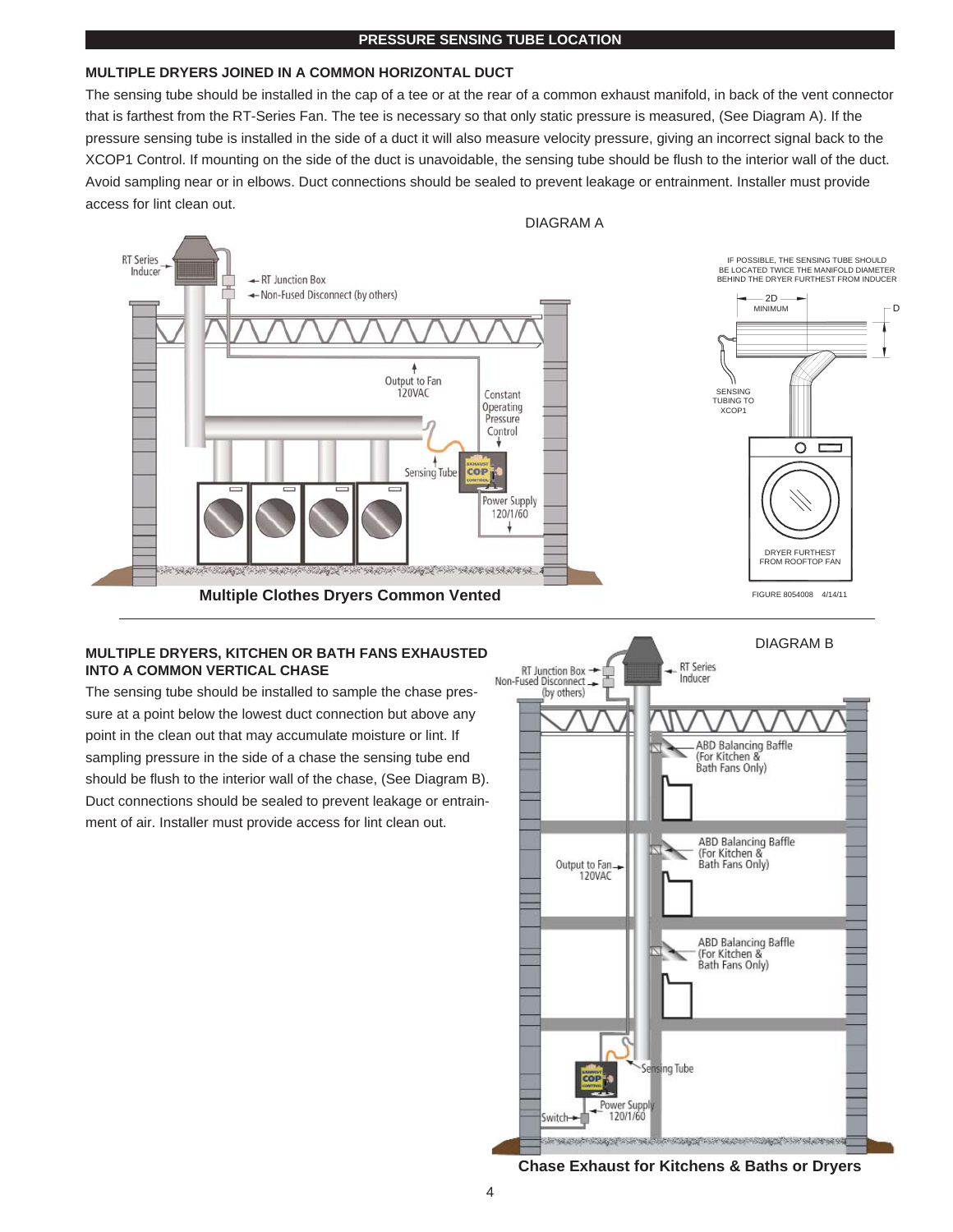#### **PRESSURE SENSING TUBE INSTALLATION**

- 1. Follow sensing tube location recommendations on page 4. Use a sharp drill bit to reduce burr, drill a 1/4" hole for pressure sensing tube. Screw sensing tube bracket to duct/chase with sampling hole centered, (See Diagram C).
- 2. Insert stainless steel sensing tube through 1/4" hole enough to just penetrate interior of duct/chase and lock in place with compression ferrule and nut, (See Diagram C).



DIAGRAM C

#### **ADJUSTING THE PRESSURE (EXHAUST) SET POINT**

- 1. Verify that slot on set point adjustment pot for the COP controller is aligned with the "20" hash mark, (See Diagram D).
- 2. Provide power to the XCOP1 by turning on circuit breaker or disconnect or activating dryers if using a dryer duct pressure switch.
- 3. Verify that the RT-Series Fan activates by seeing the draft pressure increase (more negative) on your draft gauge as measured with a tee at draft sensing position, (See Diagram E). Gradually adjust the pot on the XCOP1 controller circuit board clockwise. The RT-Series Fan should speed up increasing the negative exhaust pressure. Slowly adjust the pot on the XCOP1 controller counter-clockwise until the exhaust pressure is maintained at -0.10" w.c.. **NOTE:** Turning the adjustment pot too far counterclockwise will cause the RT-Series Fan to stall or not be able to start. Readjust clockwise if necessary.





DIAGRAM E TO PRESSURE SENSING TUBE IN VENT COMMON MANIFOLD TO DRAFT GAUGE

#### **ADJUSTMENT OF BALANCING BAFFLE(S) FOR KITCHEN AND BATH FANS**

**IMPORTANT:** Balancing Baffles must not be used for dryer applications due to the potential for lint buildup.

- 1. With all balancing baffles closed and starting with connection at lowest floor drill a small sampling hole in duct connection to the chase 1 foot behind the Balancing Baffle (opposite side of chase connection).
- 2. With the XCOP1, RT-Series Fan and Bath/kitchen fans connected to the duct operating, gradually open the Balancing Baffle until desired negative exhaust pressure is measured and lock in place. Typically a measurement of a -0.02 to -0.05" w.c. is adequate.
- 3. Repeat steps 1 and 2 for each floor, moving up towards the RT-Series Fan.

#### **TROUBLESHOOTING ELECTRICAL PROBLEMS**

#### A WARNING

It is necessary to measure voltage during troubleshooting. **Extreme caution must be exercised to prevent injury.** If you are unable to determine the defective part with the use of this guide, call your Tjernlund distributor or Tjernlund Products direct at 1-800-255-4208 for further assistance.

#### **RT-SERIES FAN MOTOR DOES NOT OPERATE**

Verify the XCOP1 control has power by checking for 115 VAC at the input power terminal strip positions L1 and N. If no voltage is measured check circuit breaker, disconnect switch or any other switch between disconnect and XCOP1 control.

Voltage present: Verify wiring connections between XCOP1 and RT-Series Fan. Check adjustment pot on XCOP1. Too low of an adjustment may stall RT-Series Fan. Adjust clockwise to see if RT-Series Fan speeds up. If RT-Series Fan does not speed up and